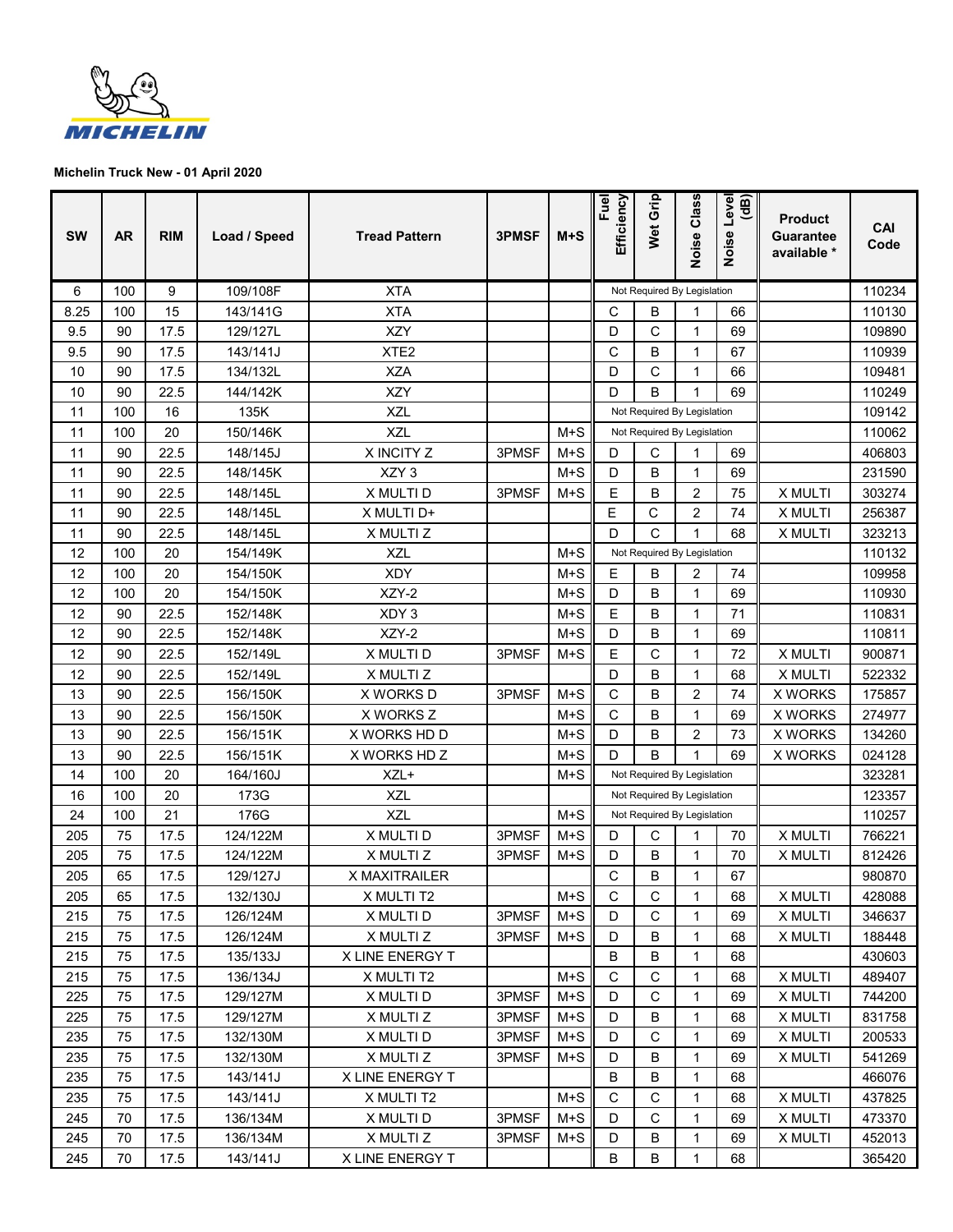

| <b>SW</b> | <b>AR</b> | <b>RIM</b> | Load / Speed | <b>Tread Pattern</b> | 3PMSF | $M+S$ | Fuel<br>Efficiency | Wet Grip                    | Class<br>Noise | Level<br>(dB)<br>Noise | <b>Product</b><br><b>Guarantee</b><br>available * | CAI<br>Code |
|-----------|-----------|------------|--------------|----------------------|-------|-------|--------------------|-----------------------------|----------------|------------------------|---------------------------------------------------|-------------|
| 245       | 70        | 17.5       | 143/141J     | X MULTI T2           |       | $M+S$ | C                  | C                           | 1              | 68                     | X MULTI                                           | 381955      |
| 245       | 70        | 19.5       | 136/134M     | X MULTI D            | 3PMSF | $M+S$ | D                  | C                           | 1              | 70                     | X MULTI                                           | 492211      |
| 245       | 70        | 19.5       | 136/134M     | X MULTI Z            | 3PMSF | $M+S$ | D                  | B                           | 1              | 68                     | X MULTI                                           | 856711      |
| 245       | 70        | 19.5       | 141/140J     | XTE <sub>2</sub>     |       |       | C                  | B                           | 1              | 67                     |                                                   | 470513      |
| 255       | 100       | 16         | 126K         | <b>XZL</b>           |       | $M+S$ |                    | Not Required By Legislation |                |                        |                                                   | 110650      |
| 255       | 60        | 19.5       | 143/141J     | X MAXITRAILER        |       | $M+S$ | C                  | B                           | 1              | 67                     |                                                   | 263466      |
| 265       | 70        | 17.5       | 140/138M     | X MULTI D            | 3PMSF | $M+S$ | D                  | C                           | 1              | 72                     | X MULTI                                           | 183637      |
| 265       | 70        | 17.5       | 140/138M     | X MULTI Z            | 3PMSF | $M+S$ | D                  | В                           | 1              | 72                     | X MULTI                                           | 290128      |
| 265       | 70        | 19.5       | 140/138M     | X MULTI D            | 3PMSF | $M+S$ | D                  | C                           | 1              | 71                     | X MULTI                                           | 302700      |
| 265       | 70        | 19.5       | 140/138M     | X MULTI Z            | 3PMSF | $M+S$ | D                  | B                           | 1              | 69                     | X MULTI                                           | 953680      |
| 265       | 70        | 19.5       | 143/141J     | X LINE ENERGY T      |       |       | B                  | B                           | 1              | 68                     |                                                   | 305041      |
| 265       | 70        | 19.5       | 143/141J     | XTE <sub>2</sub>     |       | $M+S$ | D                  | В                           | 1              | 68                     |                                                   | 178616      |
| 265       | 70        | 19.5       | 143/141J     | XTY2                 | 3PMSF | $M+S$ | D                  | B                           | 1              | 70                     |                                                   | 897096      |
| 275       | 80        | 20         | 128K         | X FORCE ZL           |       | $M+S$ |                    | Not Required By Legislation |                |                        |                                                   | 423311      |
| 275       | 80        | 22.5       | 149/146L     | X MULTI D            |       | $M+S$ | E                  | С                           |                | 72                     | X MULTI                                           | 551552      |
| 275       | 80        | 22.5       | 149/146L     | X MULTI Z            |       |       | D                  | C                           | 1              | 69                     | X MULTI                                           | 507853      |
| 275       | 70        | 22.5       | 148/145J     | X INCITY XZU         | 3PMSF | $M+S$ | D                  | B                           | 1              | 69                     |                                                   | 886547      |
| 275       | 70        | 22.5       | 148/145J     | XTY2                 | 3PMSF | $M+S$ | D                  | B                           | 1              | 70                     |                                                   | 025215      |
| 275       | 70        | 22.5       | 148/145L     | X MULTI D            | 3PMSF | $M+S$ | D                  | C                           | 1              | 72                     | X MULTI                                           | 231405      |
| 275       | 70        | 22.5       | 148/145L     | X MULTI Z            |       |       | D                  | B                           | 1              | 69                     | X MULTI                                           | 183553      |
| 275       | 70        | 22.5       | 148/145L     | <b>XDW ICE GRIP</b>  | 3PMSF | $M+S$ | Ε                  | C                           | 1              | 72                     |                                                   | 110576      |
| 275       | 70        | 22.5       | 150/145J     | X INCITY HL Z        | 3PMSF | $M+S$ | D                  | C                           | 1              | 70                     |                                                   | 163580      |
| 275       | 70        | 22.5       | 152/148J     | <b>XTA2 ENERGY</b>   |       |       | C                  | B                           | 1              | 69                     |                                                   | 797139      |
| 285       | 70        | 19.5       | 146/144L     | X MULTI D            | 3PMSF | $M+S$ | D                  | C                           | 1              | 72                     | X MULTI                                           | 778701      |
| 285       | 70        | 19.5       | 146/144L     | X MULTI Z            | 3PMSF | $M+S$ | C                  | B                           | 1              | 70                     | X MULTI                                           | 245059      |
| 285       | 70        | 19.5       | 150/148J     | <b>XTA2 ENERGY</b>   |       |       | C                  | B                           | $\mathbf 1$    | 69                     |                                                   | 203153      |
| 285       | 70        | 19.5       | 150/148J     | XTE <sub>2</sub>     |       | $M+S$ | C                  | B                           | 1              | 68                     |                                                   | 452895      |
| 295       | 80        | 22.5       | 152/148J     | X INCITY XZU 3+      | 3PMSF | $M+S$ | D                  | C                           | 1              | 70                     |                                                   | 978950      |
| 295       | 80        | 22.5       | 152/148K     | XDY+                 |       | $M+S$ | E                  | B                           | $\overline{2}$ | 74                     | <b>X WORKS</b>                                    | 698845      |
| 295       | 80        | 22.5       | 152/148L     | X MULTIWAY 3D XDE    | 3PMSF | $M+S$ | D                  | $\mathsf C$                 | 2              | 75                     | X MULTI                                           | 032054      |
| 295       | 80        | 22.5       | 152/148M     | X COACH XD           | 3PMSF | $M+S$ | Е                  | C                           | 1              | 72                     |                                                   | 528007      |
| 295       | 80        | 22.5       | 152/148M     | X MULTIWAY 3D XZE    | 3PMSF | $M+S$ | C                  | B                           | 1              | 72                     | X MULTI                                           | 768950      |
| 295       | 80        | 22.5       | 154/149L     | X MULTI WINTER Z     | 3PMSF | $M+S$ | D                  | В                           | 1              | 73                     | X MULTI                                           | 211161      |
| 295       | 80        | 22.5       | 152/148M     | XDA 2+ ENERGY        | 3PMSF | $M+S$ | D                  | C                           | 1              | 73                     |                                                   | 712725      |
| 295       | 80        | 22.5       | 152/148M     | XZA2 ENERGY          |       |       | С                  | C                           | 1              | 67                     |                                                   | 110973      |
| 295       | 80        | 22.5       | 152/149K     | X WORKS Z            |       | $M+S$ | D                  | В                           | 1              | 68                     | <b>X WORKS</b>                                    | 363450      |
| 295       | 80        | 22.5       | 152/149L     | <b>XDW ICE GRIP</b>  | 3PMSF | $M+S$ | Е                  | C                           | 1              | 72                     |                                                   | 111557      |
| 295       | 80        | 22.5       | 154/150M     | X COACH Z            | 3PMSF | M+S   | C                  | B                           | 1              | 71                     |                                                   | 856291      |
| 295       | 60        | 22.5       | 150/147K     | X LINE ENERGY D      | 3PMSF | $M+S$ | В                  | B                           | 1              | 70                     |                                                   | 714989      |
| 295       | 60        | 22.5       | 150/147L     | X LINE ENERGY Z      |       | $M+S$ | В                  | В                           | 1              | 70                     |                                                   | 141045      |
| 295       | 60        | 22.5       | 150/147L     | X MULTI D            | 3PMSF | $M+S$ | D                  | C                           | 2              | 74                     | X MULTI                                           | 183666      |
| 305       | 70        | 19.5       | 147/145M     | XDE2+                |       | $M+S$ | Ε                  | C                           | 2              | 74                     |                                                   | 400249      |
| 305       | 70        | 19.5       | 147/145M     | XZE2+                |       |       | D                  | В                           | 1              | 68                     |                                                   | 760293      |
| 305       | 70        | 22.5       | 152/148L     | XDE2+                |       | $M+S$ | Е                  | $\mathsf C$                 | 2              | 74                     |                                                   | 613656      |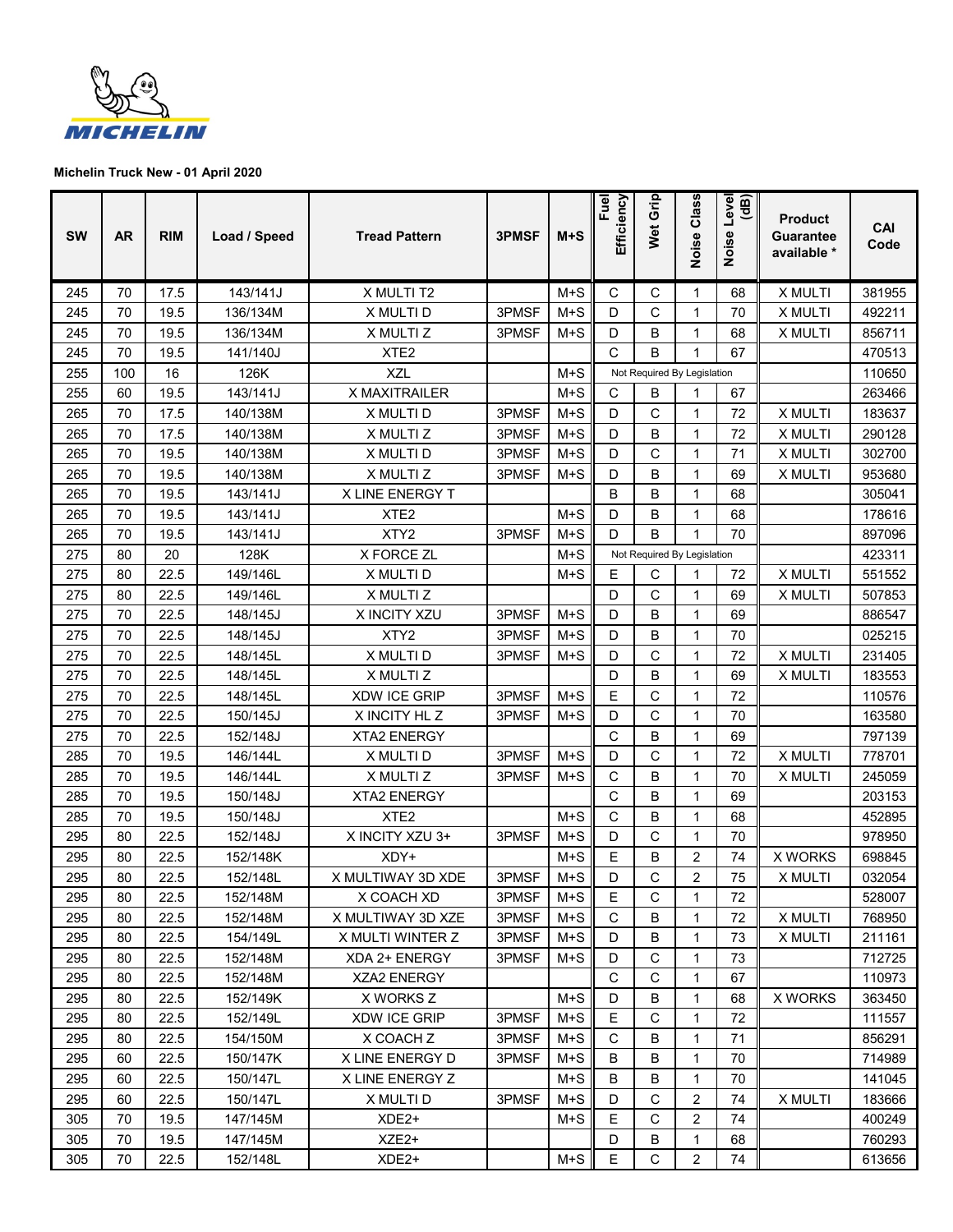

| <b>SW</b> | <b>AR</b> | <b>RIM</b> | Load / Speed | <b>Tread Pattern</b>   | 3PMSF | $M+S$ | Efficiency<br>Fuel | Wet Grip                    | Class<br>Noise | level<br>(dB)<br>Noise | <b>Product</b><br>Guarantee<br>available * | CAI<br>Code |
|-----------|-----------|------------|--------------|------------------------|-------|-------|--------------------|-----------------------------|----------------|------------------------|--------------------------------------------|-------------|
| 305       | 70        | 22.5       | 152/150L     | X MULTI Z              | 3PMSF | $M+S$ | C                  | C                           | 1              | 70                     | X MULTI                                    | 674919      |
| 305       | 70        | 22.5       | 153/150J     | X INCITY Z             | 3PMSF | $M+S$ | С                  | C                           | 1              | 69                     |                                            | 242671      |
| 315       | 80        | 22.5       | 156/150G     | X FORCE ZH             |       | $M+S$ |                    | Not Required By Legislation |                |                        |                                            | 668200      |
| 315       | 80        | 22.5       | 156/150K     | X WORKS D              | 3PMSF | $M+S$ | С                  | В                           | 2              | 75                     | <b>X WORKS</b>                             | 909337      |
| 315       | 80        | 22.5       | 156/150K     | X WORKS HD D           |       | $M+S$ | D                  | B                           | $\overline{2}$ | 73                     | <b>X WORKS</b>                             | 817171      |
| 315       | 80        | 22.5       | 156/150K     | X WORKS HD Z           |       | $M+S$ | C                  | В                           | 1              | 68                     | <b>X WORKS</b>                             | 818714      |
| 315       | 80        | 22.5       | 156/150K     | X WORKS Z              |       | $M+S$ | C                  | B                           | 1              | 69                     | <b>X WORKS</b>                             | 762146      |
| 315       | 80        | 22.5       | 156/150L     | $XFN$ 2+               | 3PMSF | $M+S$ | D                  | C                           | $\overline{2}$ | 72                     |                                            | 091633      |
| 315       | 80        | 22.5       | 156/150L     | <b>X LINE ENERGY D</b> | 3PMSF | $M+S$ | B                  | C                           | 1              | 69                     |                                            | 165338      |
| 315       | 80        | 22.5       | 156/150L     | X LINE ENERGY Z        |       |       | B                  | В                           | 1              | 69                     |                                            | 465757      |
| 315       | 80        | 22.5       | 156/150L     | X MULTI HD D           | 3PMSF | $M+S$ | E                  | C                           | $\overline{2}$ | 73                     | X MULTI                                    | 258778      |
| 315       | 80        | 22.5       | 156/150L     | X MULTIWAY 3D XDE      | 3PMSF | $M+S$ | D                  | C                           | $\overline{2}$ | 75                     | X MULTI                                    | 196211      |
| 315       | 80        | 22.5       | 156/150L     | X MULTIWAY 3D XZE      | 3PMSF | $M+S$ | C                  | B                           | $\mathbf 1$    | 72                     | X MULTI                                    | 942658      |
| 315       | 80        | 22.5       | 156/150L     | <b>XDW ICE GRIP</b>    | 3PMSF | $M+S$ | E                  | $\mathsf C$                 | 1              | 72                     |                                            | 111548      |
| 315       | 70        | 22.5       | 154/150L     | X LINE ENERGY D2       | 3PMSF | $M+S$ | Α                  | B                           | 1              | 70                     |                                            | 495444      |
| 315       | 70        | 22.5       | 154/150L     | X MULTI HD D           | 3PMSF | $M+S$ | D                  | C                           | 1              | 73                     | X MULTI                                    | 742556      |
| 315       | 70        | 22.5       | 154/150L     | X MULTI D              | 3PMSF | $M+S$ | D                  | $\mathsf C$                 | 2              | 75                     | X MULTI                                    | 889899      |
| 315       | 70        | 22.5       | 154/150L     | <b>XDW ICE GRIP</b>    | 3PMSF | $M+S$ | D                  | C                           | 1              | 72                     |                                            | 059976      |
| 315       | 70        | 22.5       | 154L         | XFN <sub>2</sub>       | 3PMSF | $M+S$ | D                  | C                           | $\overline{2}$ | 72                     |                                            | 292701      |
| 315       | 70        | 22.5       | 156/150L     | X LINE ENERGY Z        |       |       | B                  | B                           | 1              | 69                     |                                            | 952734      |
| 315       | 70        | 22.5       | 156/150L     | X LINE ENERGY Z2       | 3PMSF | $M+S$ | Α                  | В                           | 1              | 72                     |                                            | 553939      |
| 315       | 70        | 22.5       | 156/150L     | X MULTI ENERGY Z       | 3PMSF | $M+S$ | B                  | В                           | 1              | 72                     | X MULTI                                    | 798717      |
| 315       | 70        | 22.5       | 154/150L     | X MULTI ENERGY D       | 3PMSF | $M+S$ | C                  | В                           | 1              | 72                     | X MULTI                                    | 258398      |
| 315       | 70        | 22.5       | 156/150L     | X MULTI Z              | 3PMSF | $M+S$ | С                  | В                           | 1              | 72                     | X MULTI                                    | 719814      |
| 315       | 60        | 22.5       | 152/148L     | <b>X LINE ENERGY D</b> | 3PMSF | $M+S$ | B                  | C                           | 1              | 72                     |                                            | 777127      |
| 315       | 60        | 22.5       | 154/148L     | X MULTI Z              | 3PMSF | $M+S$ | C                  | В                           | 1              | 72                     | X MULTI                                    | 195307      |
| 315       | 60        | 22.5       | 152/148L     | X MULTI D              | 3PMSF | $M+S$ | D                  | C                           | $\overline{2}$ | 74                     | X MULTI                                    | 716751      |
| 315       | 60        | 22.5       | 154/148L     | X ENERGY XF            |       | $M+S$ | C                  | В                           | 1              | 68                     |                                            | 167684      |
| 315       | 60        | 22.5       | 154/148L     | X LINE ENERGY Z        |       | $M+S$ | B                  | В                           | 1              | 70                     |                                            | 314674      |
| 315       | 45        | 22.5       | 147/145L     | X MULTI D              |       | $M+S$ | D                  | C                           | $\overline{2}$ | 75                     | X MULTI                                    | 931280      |
| 325       | 95        | 24         | 162/160K     | X WORKS XD             |       | $M+S$ | D                  | В                           | 1              | 72                     | X WORKS                                    | 477977      |
| 325       | 95        | 24         | 162/160K     | X WORKS XZ             |       | $M+S$ | D                  | B                           | $\overline{2}$ | 73                     | X WORKS                                    | 877887      |
| 325       | 85        | 16         | 137J         | XML                    |       | $M+S$ |                    | Not Required By Legislation |                |                        |                                            | 109683      |
| 325       | 85        | 16         | 140K         | X FORCE Z              |       | $M+S$ |                    | Not Required By Legislation |                |                        |                                            | 881538      |
| 335       | 80        | 20         | 141K         | <b>XZL</b>             |       | $M+S$ |                    | Not Required By Legislation |                |                        |                                            | 110247      |
| 335       | 80        | 20         | 150K         | X FORCE ZL             |       | $M+S$ |                    | Not Required By Legislation |                |                        |                                            | 420813      |
| 355       | 50        | 22.5       | 156K         | X MULTI Z              | 3PMSF | $M+S$ |                    |                             |                |                        | X MULTI                                    | 124164      |
| 355       | 50        | 22.5       | 156K         | X LINE ENERGY Z        |       | $M+S$ | B                  | B                           | 1              | 70                     |                                            | 928196      |
| 365       | 85        | 20         | 164G         | <b>XZL</b>             |       | $M+S$ |                    | Not Required By Legislation |                |                        |                                            | 109374      |
| 365       | 80        | 20         | 152K         | <b>XZL</b>             |       | M+S   |                    | Not Required By Legislation |                |                        | 110081                                     |             |
| 385       | 65        | 22.5       | 158L         | X MULTI F              |       | $M+S$ | С                  | B                           | 1              | 69                     | X MULTI                                    | 354124      |
| 385       | 65        | 22.5       | 158L         | XFN 2                  | 3PMSF | $M+S$ | D                  | $\mathsf C$                 | $\overline{c}$ | 72                     |                                            | 233696      |
| 385       | 65        | 22.5       | 160J         | XTE <sub>3</sub>       |       | $M+S$ | С                  | В                           | 2              | 71                     |                                            | 162527      |
| 385       | 65        | 22.5       | 160K         | X MULTI Z              | 3PMSF | $M+S$ | B                  | B                           | 1              | 71                     | X MULTI                                    | 412086      |